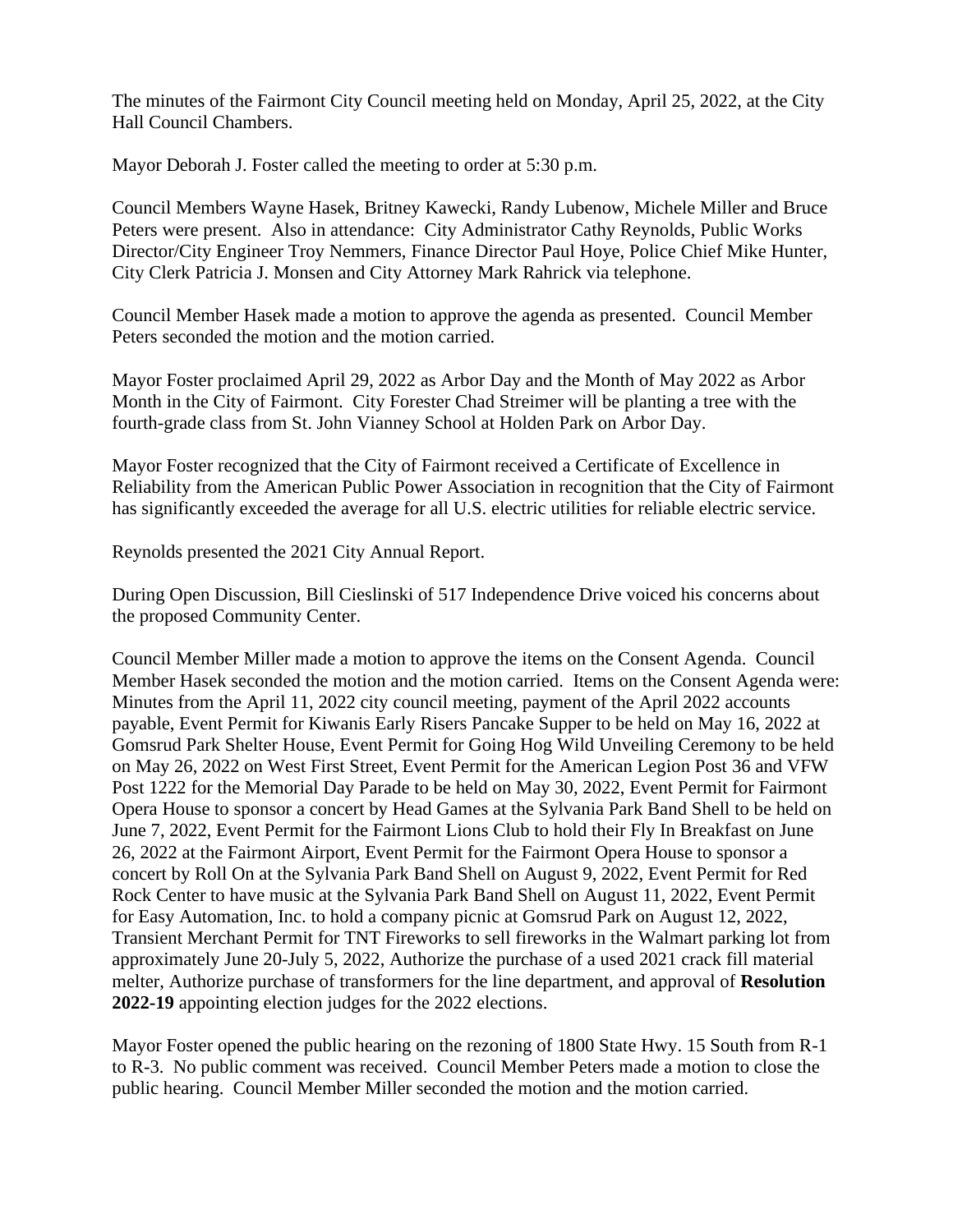Council Member Peters made a motion to approve Purchase Order 14242 and 14243 for digester cover removal and clean-out at the wastewater treatment plant. Council Member Miller seconded the motion and the motion carried.

Council Member Lubenow made a motion to approve the selection of 292 Design Group as the architect/engineer for the Community Center project. Council Member Kawecki seconded the motion. On roll call: Council Members Kawecki, Lubenow, Miller and Peters voted aye. Council Member Hasek voted nay. Mayor Foster declared said motion passed.

Council Member Lubenow made a motion to approve the selection and negotiation of a contract with Krause Anderson for Construction Manager Services for the Community Center. Council Member Miller seconded the motion. On roll call: Council Members Kawecki, Lubenow, Miller and Peters all voted aye. Council Member Hasek voted nay. Mayor Foster declared said motion passed.

Nemmers reported that the Street and Park Departments are working on getting moved into their new facility. An open house for the new Public Works Building is planned for May 19th. All docks have been installed and all parks will be open for the first weekend in May.

Reynolds reminded the council that the Local Board of Appeals and Equalization will hold their meeting on April 27<sup>th</sup> at 9:00 a.m. in the City Hall Council Chambers. A Work Session has been scheduled for May 9<sup>th</sup> at 4:30 p.m. for a Strategic Plan Review to begin 2023 budget preparation. Vacant Building Notices have been going out and the City is working towards enforcement of that Ordinance. Reminder to all citizens to get your outside spring cleanup done. Reynolds also encouraged citizens to get their Event Permits turned into the City at least thirty days in advance so coordination with staff can be done prior to bringing the permit to council for approval.

Council Member Hasek stated that the Airport Board talked about the Fly In Breakfast. The Public Utilities Commission reported that new meters were being installed.

Council Member Kawecki stated that she missed the Library Board meeting. She reported that the Safety Council met and talked about the new lighting at Veterans Park and about safety surrounding parking during the Glows Parade and the throwing of candy.

Council Member Lubenow reported that the Park Board talked about rental fees of the shelter houses and about requiring a damage deposit. They also talked about Food Trucks being allowed in city parks. The Community Center Advisory Committee talked about hiring an Architect/Engineer and Construction Manager and moving forward on the project.

Council Member Miller reported that CER did not meet this month. FEDA talked about the Economic Development Coordinator position, Direct Funding for the Industrial Park and Fairmont Area Succession Planning. Council Member Miller also attended Region 9 where presentations on Foreign Direct Investments and Trade and Introduction to Energy Goals for Communities were given.